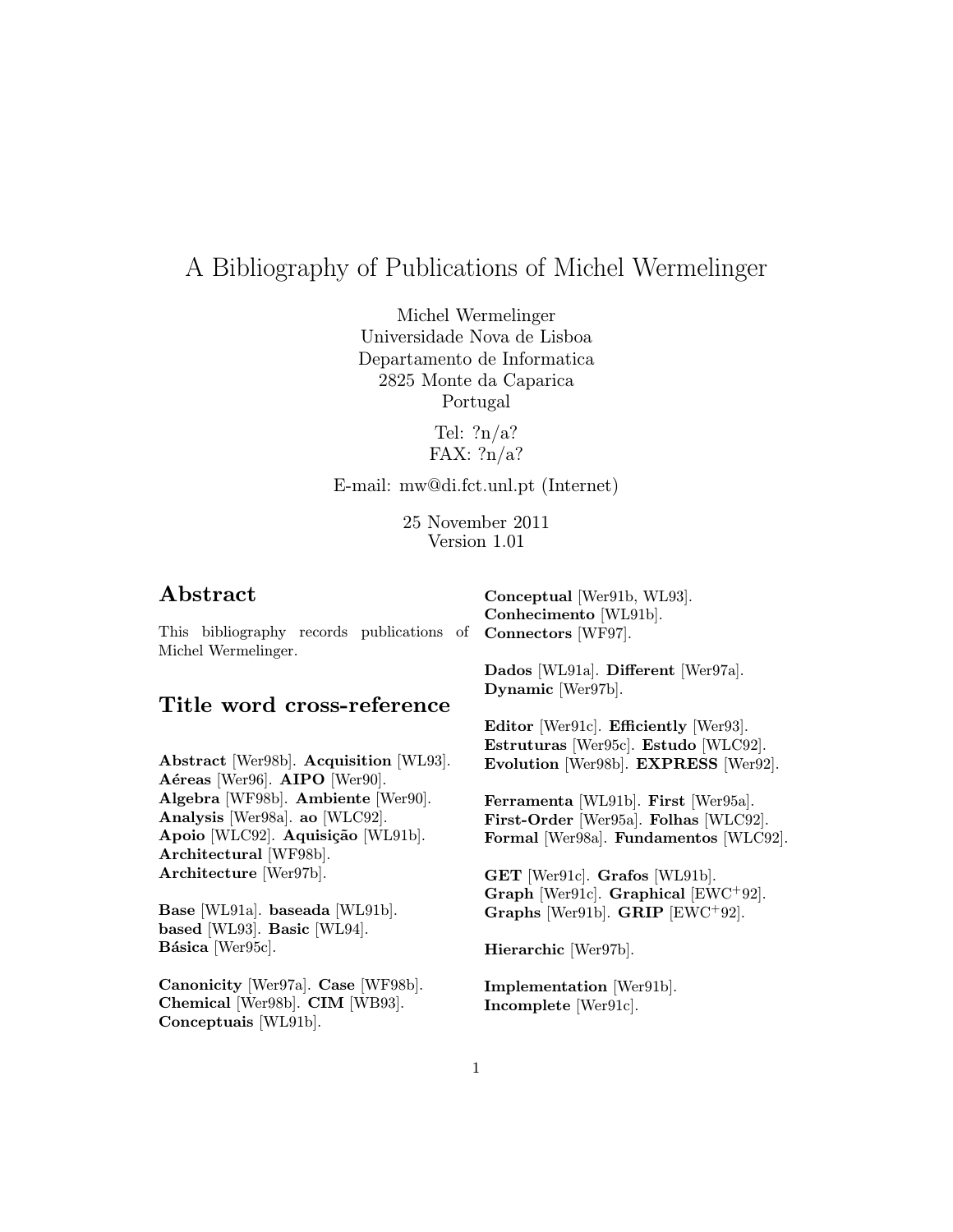Interface [CPPW92]. Introdução [Wer90].

Knowledge [WL93].

Linear [CPPW92, CPPW92]. Logic [Wer95a].

Machine [Wer98b]. Maximização [Wer96]. Mobile [WF97]. Mobility [WF98b]. Model [Wer97b]. Modeling [WB93]. Modelização [WL91a].

Notation [CPPW92]. Notes [Wer91a].

Order [Wer95a].

para [WL91b]. PEIRCE [Wer95b]. Perspective [Wer97a]. Posets [Wer93]. Prático [WLC92]. Programação [Wer90, WLC92]. Programs [WF97]. Proposal [Wer95b].

Reconfiguration [Wer97b]. Reconstruction [Wer92]. Reference [Wer91c]. Representação [WL91b]. Representation [WL93].

Searching [Wer93]. Some [Wer91a]. Specification [Wer98a]. Structures [Wer92, WL93]. Study [WF98b]. Synchronization [WF98b].

Teoria [Wer95c]. Theory [WL94]. Toolkit [WL93]. Tools [Wer91c]. Transient [WF98c].

using [Wer92].

Viagens [Wer96].

Windows [WL93].

X [WL93]. X-Windows [WL93].

# References

# Choi:1992:LLN

[CPPW92] Young Bae Choi, Maurice Pagnucco, Heather Pfeiffer, and Michel Wermelinger. LINEAR: Linear notation interface. In Gerard Ellis and Robert A. Levinson, editors, Proceedings of the First International Workshop on PEIRCE: A Conceptual Graphs Workbench, pages 25–28. Key Centre for Software Technology, Dept. of Computer Science, University of Queensland, St. Lucia, Queensland., Australia, July 10, 1992. URL http://www-ctp. di.fct.unl.pt/~mw/pubs/1992/ peirce92-l.ps.gz. Available as University of Queensland Technical Report 241.

# Esch:1993:LLN

[EPW93] John Esch, Maurice Pagnucco, and Michel Wermelinger. LINEAR linear notation interface. In Robert Levinson and Gerard Ellis, editors, Proceedings of the Second International Workshop on PEIRCE: A Conceptual Graphs Workbench, pages 16–24. Laval University, Québec City, Canada, August 7, 1993. URL http: //www-ctp.di.fct.unl.pt/~mw/ pubs/1993/peirce93.ps.gz.

# Eklund:1992:GGI

[EWC<sup>+</sup>92] Peter Eklund, Michel Wermelinger, Keith Campbell, Harry Delugach, Robert Muehlbacher,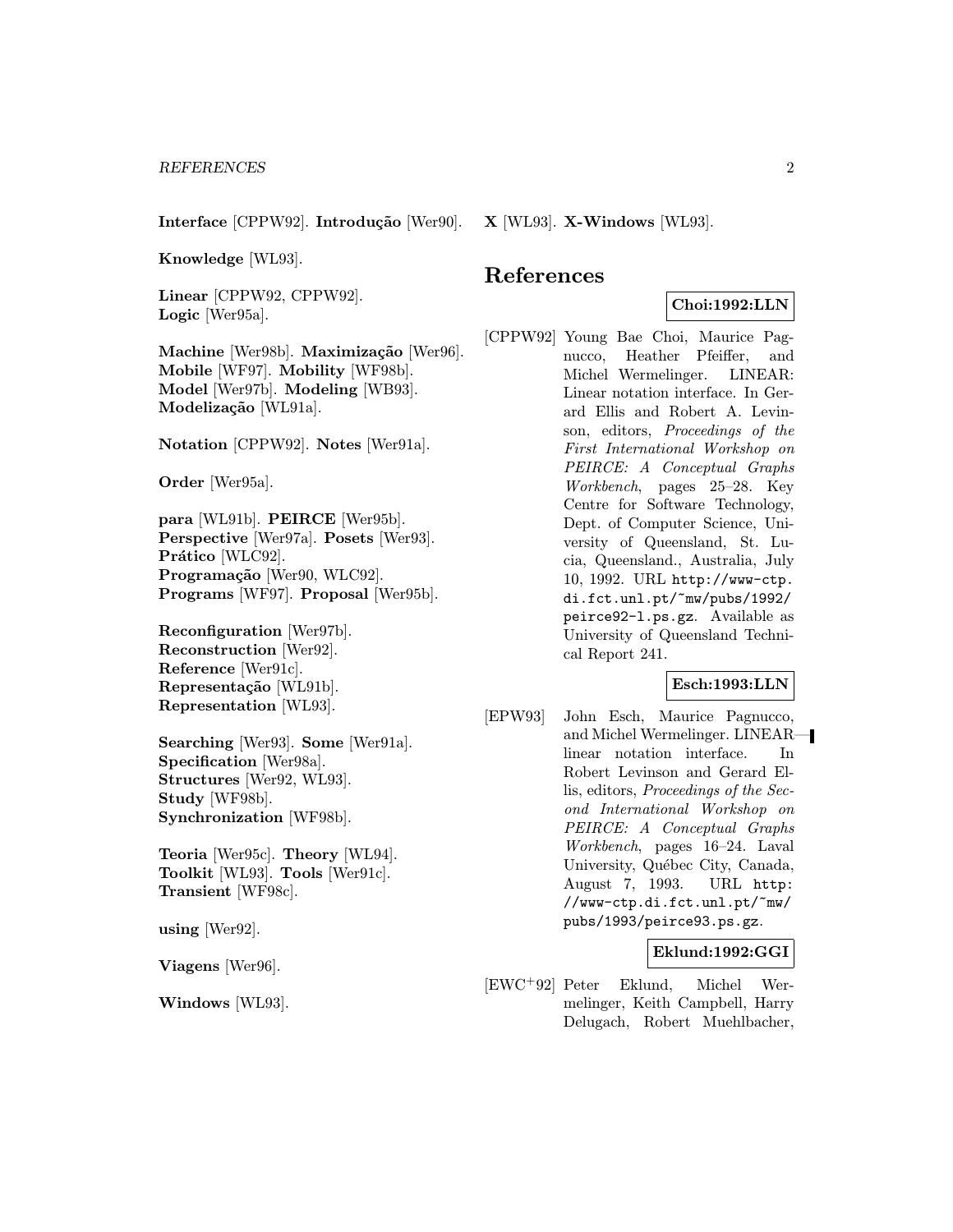and Heather Pfeiffer. GRIP: Graphical interface. In Gerard Ellis and Robert A. Levinson, editors, Proceedings of the First International Workshop on PEIRCE: A Conceptual Graphs Workbench, pages 29–31. Key Centre for Software Technology, Dept. of Computer Science, University of Queensland, St. Lucia, Queensland., Australia, July 10, 1992. URL http://www-ctp. di.fct.unl.pt/~mw/pubs/1992/ peirce92-g.ps.gz. Available as University of Queensland Technical Report 241.

# Wermelinger:1993:CSM

[WB93] Michel Wermelinger and Alex Bejan. Conceptual structures for modeling in CIM. In Conceptual Graphs for Knowledge Representation, volume 699 of Lecture Notes in Artificial Intelligence, pages 345–360. Springer-Verlag, Berlin, Heidelberg, New York, Tokyo, 1993. URL http: //www-ctp.di.fct.unl.pt/~mw/ pubs/1993/iccs93.ps.gz. Proceedings of the First International Conference on Conceptual Structures.

# Wermelinger:1990:AAI

[Wer90] Michel Wermelinger. AIPO: Ambiente de Introdução à Programação. Technical Report RT-36/90-DI, Departamento de Informática, Universidade Nova de Lisboa, May 1990. Manual de referência da versão 1.41.

# Wermelinger:1991:GSN [Wer91a] Michel Wermelinger. GET—

some notes on the implementation. Technical Report RT-4/91- CIUNL, Centro de Informática da Universidade Nova de Lisboa, January 1991. URL http: //www-ctp.di.fct.unl.pt/~mw/ pubs/1991/get-impl.ps.gz.

# Wermelinger:1991:GIC

[Wer91b] Michel Wermelinger. GET: An implementation of conceptual graphs. Technical Report RT-5/91-CIUNL, Centro de Informática da Universidade Nova de Lisboa, January 1991. URL http://www-ctp.di.fct. unl.pt/~mw/pubs/1991/get.ps. gz.

## Wermelinger:1991:GGE

[Wer91c] Michel Wermelinger. GET: Graph Editor and Tools—the incomplete reference. Technical Report RT-3/91-CIUNL, Centro de Informática da Universidade Nova de Lisboa, January 1991. URL http://www-ctp. di.fct.unl.pt/~mw/pubs/1991/ get-ref.ps.gz.

# Wermelinger:1992:REU

[Wer92] Michel Wermelinger. A reconstruction of express using conceptual structures. Term paper for the "Information Systems for CIM" course, December 1992. URL http://www-ctp.di.fct. unl.pt/~mw/pubs/1992/cim.ps. gz. MSc in Computer Engineering.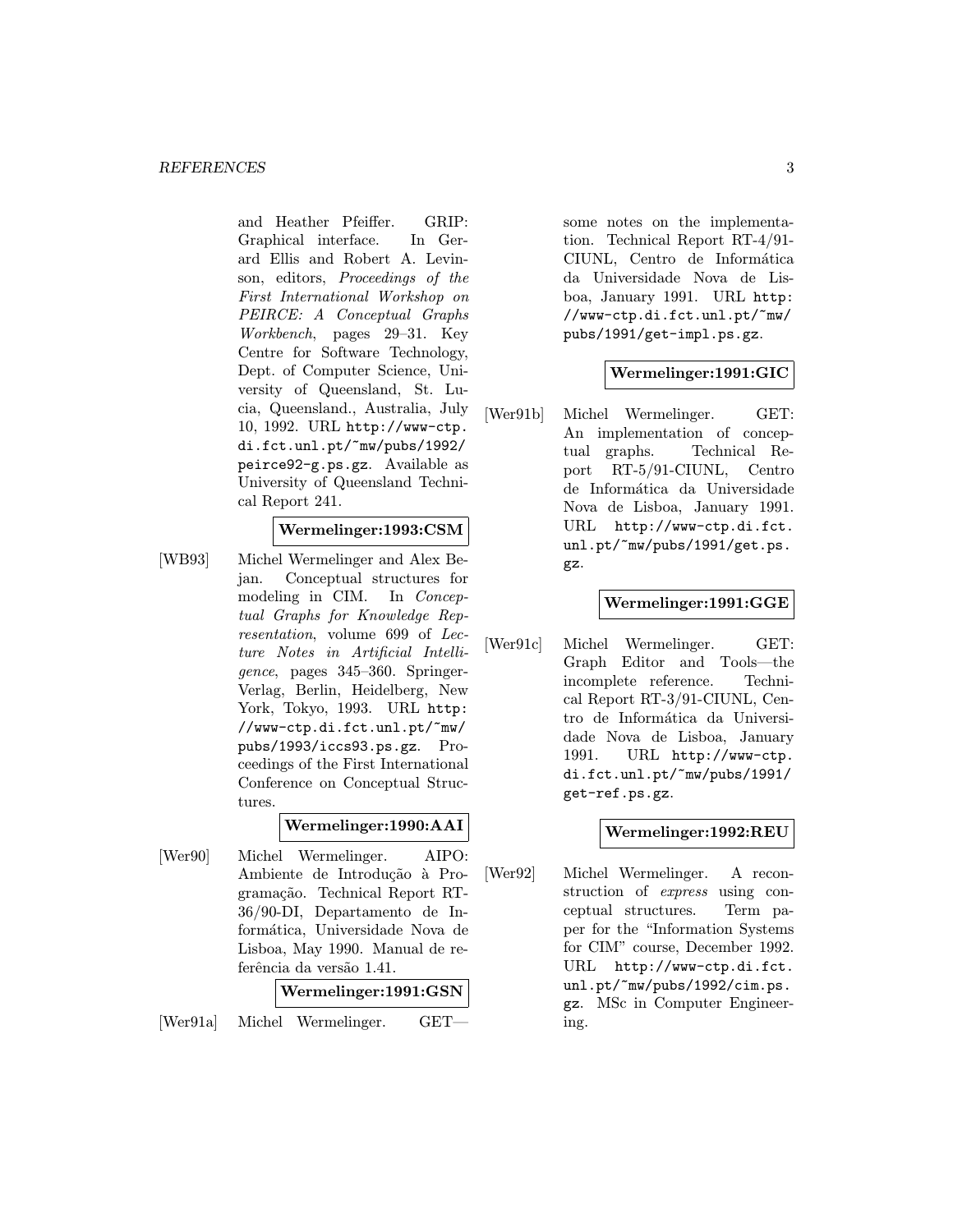#### Wermelinger:1993:SEP

[Wer93] Michel Wermelinger. Searching efficiently in posets. Term paper for the "Topics in Programming Techonology" course, March 1993. URL http://www-ctp.di.fct. unl.pt/~mw/pubs/1993/ttp.ps. gz. MSc in Computer Engineering.

## Wermelinger:1995:CGF

[Wer95a] Michel Wermelinger. Conceptual graphs and first-order logic. In Conceptual Structures: Applications, Implementation and Theory, volume 954 of Lecture Notes in Artificial Intelligence, pages 323–337. Springer-Verlag, Berlin, Heidelberg, New York, Tokyo, 1995. URL http://www-ctp. di.fct.unl.pt/~mw/pubs/1995/ iccs95.ps.gz. Proceedings of the Third International Conference on Conceptual Structures.

## Wermelinger:1995:CSL

[Wer95b] Michel Wermelinger. Conceptual structures linear notation: A proposal for PEIRCE. In Peter Eklund, editor, Proceedings of the Fourth International Workshop on PEIRCE, pages 13–24. ????, Santa Cruz, California, USA, August 18, 1995. URL http://www-ctp. di.fct.unl.pt/~mw/pubs/1995/ peirce95.ps.gz.

#### Wermelinger:1995:TBE

[Wer95c] Michel Wermelinger. Teoria Básica das estruturas conceptuais. Master's thesis, Universidade Nova de Lisboa, January

1995. URL http://www-ctp. di.fct.unl.pt/~mw/pubs/1995/ tese.ps.gz.

# Wermelinger:1996:MAV

[Wer96] Michel Wermelinger. Maximização de viagens Aéreas. Nota Técnica UNL-DI-4/96, Departamento de Informática, Universidade Nova de Lisboa, July 1996. URL http://www-ctp. di.fct.unl.pt/~mw/pubs/1996/ viagens.ps.gz.

## Wermelinger:1997:DPC

[Wer97a] Michel Wermelinger. A different perspective on canonicity. In Proceedings of the Fifth International Conference on Conceptual Structures, volume 1257 of Lecture Notes in Artificial Intelligence, pages 110–124. Springer-Verlag, Berlin, Heidelberg, New York, Tokyo, 1997. URL http: //www-ctp.di.fct.unl.pt/~mw/ pubs/1997/iccs97.ps.gz.

# Wermelinger:1997:HAM

[Wer97b] Michel Wermelinger. A hierarchic architecture model for dynamic reconfiguration. In Proceedings of the Second International Workshop on Software Engineering for Parallel and Distributed Systems, pages 243–254. IEEE, 1109 Spring Street, Suite 300, Silver Spring, MD 20910, USA, 1997. URL http://www-ctp.di.fct. unl.pt/~mw/pubs/1997/pdse97. ps.gz.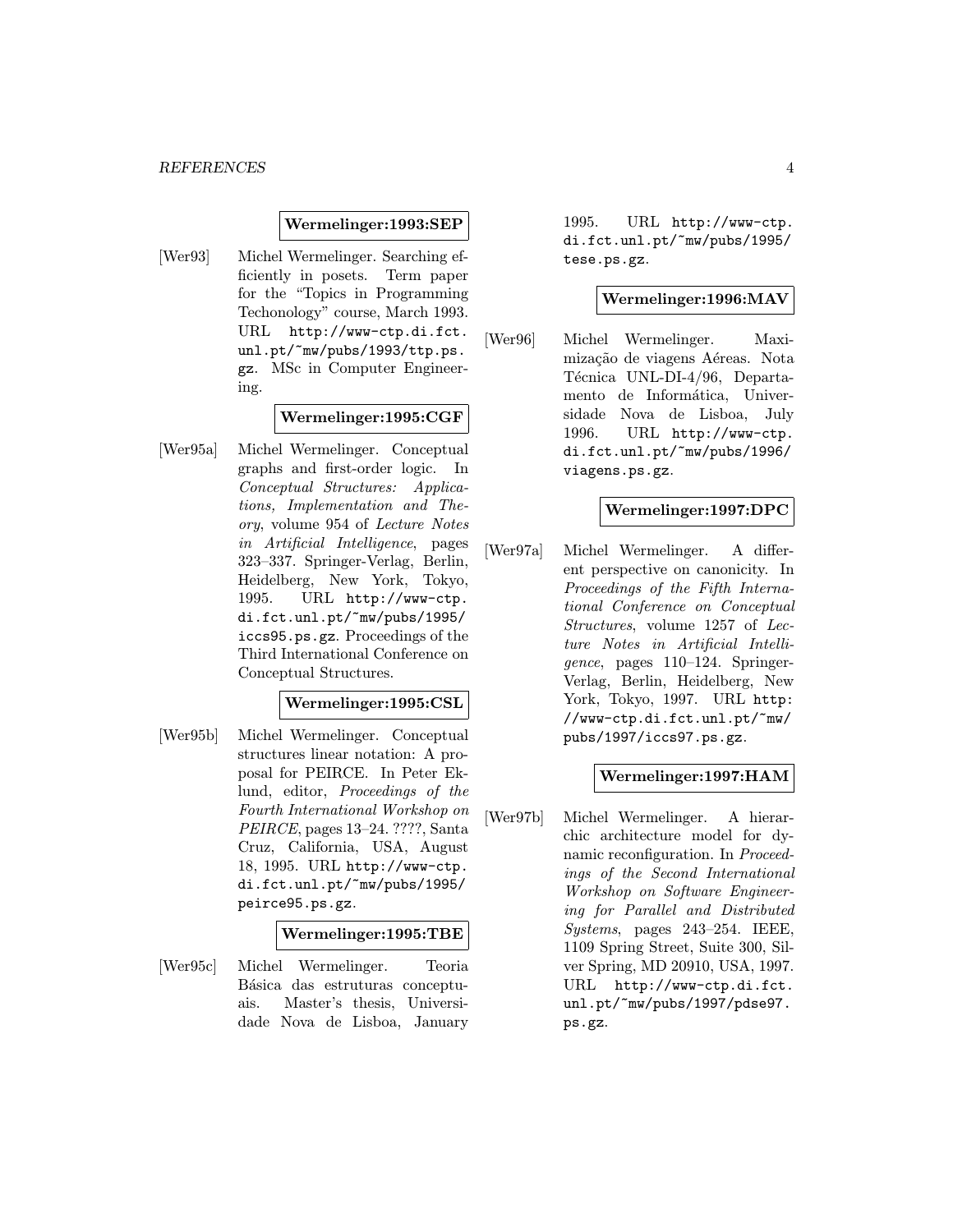## Wermelinger:1998:FSA

[Wer98a] Michel Wermelinger. Formal specification and analysis of dynamic reconfiguration of software architecture. In Proceedings of ICSE'98, volume 2. ACM Press, New York, NY 10036, USA, April 1998. URL http://www-ctp. di.fct.unl.pt/~mw/pubs/1998/ icse98.ps.gz. To appear. To be presented at the Doctoral Symposium.

# Wermelinger:1998:SAE

[Wer98b] Michel Wermelinger. Software architecture evolution and the chemical abstract machine. Submitted, January 1998. URL http: //www-ctp.di.fct.unl.pt/~mw/ pubs/1998/evolution.ps.gz.

# Wermelinger:1998:TCM

[Wer98c] Michel Wermelinger. Towards a chemical model for software architecture reconfiguration. In Proceedings of the 4th International Conference on Configurable Distributed Systems. IEEE, 1109 Spring Street, Suite 300, Silver Spring, MD 20910, USA, May 1998. To appear.

# Wermelinger:1997:CMP

[WF97] Michel Wermelinger and José Luiz Fiadeiro. Connectors for mobile programs. Submitted to IEEE Transactions on Software Engineering. This paper is a revised version of [WF98a]., December 1997. URL http://www-ctp. di.fct.unl.pt/~mw/pubs/1997/ mobile.ps.gz.

#### Wermelinger:1998:CMP

[WF98a] Michel Wermelinger and José Fiadeiro. Connectors for mobile programs. Technical Report DI-FCUL TR-98-1, Department of Computer Science, University of Lisbon, January 1998. URL http://www-ctp.di. fct.unl.pt/~mw/pubs/1998/difcul-tr-98-1.ps.gz.

## Wermelinger:1998:TAA

[WF98b] Michel Wermelinger and José Luiz Fiadeiro. Towards an algebra of architectural connectors: a case study on synchronization for mobility. In Proceedings of the 9th International Workshop on Software Specification and Design. IEEE, 1109 Spring Street, Suite 300, Silver Spring, MD 20910, USA, April 1998. URL http://www-ctp. di.fct.unl.pt/~mw/pubs/1998/ iwssd98.ps.gz. To appear.

# Wermelinger:1998:TC

[WF98c] Michel Wermelinger and José Luiz Fiadeiro. Transient connectors. Submitted, February 1998. URL http://www-ctp. di.fct.unl.pt/~mw/pubs/1998/ mobility.ps.gz.

# Wermelinger:1991:MAC

[WL91a] Michel Wermelinger and José Gabriel Lopes. Modelização conceptual de uma base de dados. Technical Note 10/91-CIUNL, Centro de Informática da Universidade Nova de Lisboa, December 1991. URL http://www-ctp.di. fct.unl.pt/~mw/pubs/1991/bd. ps.gz.